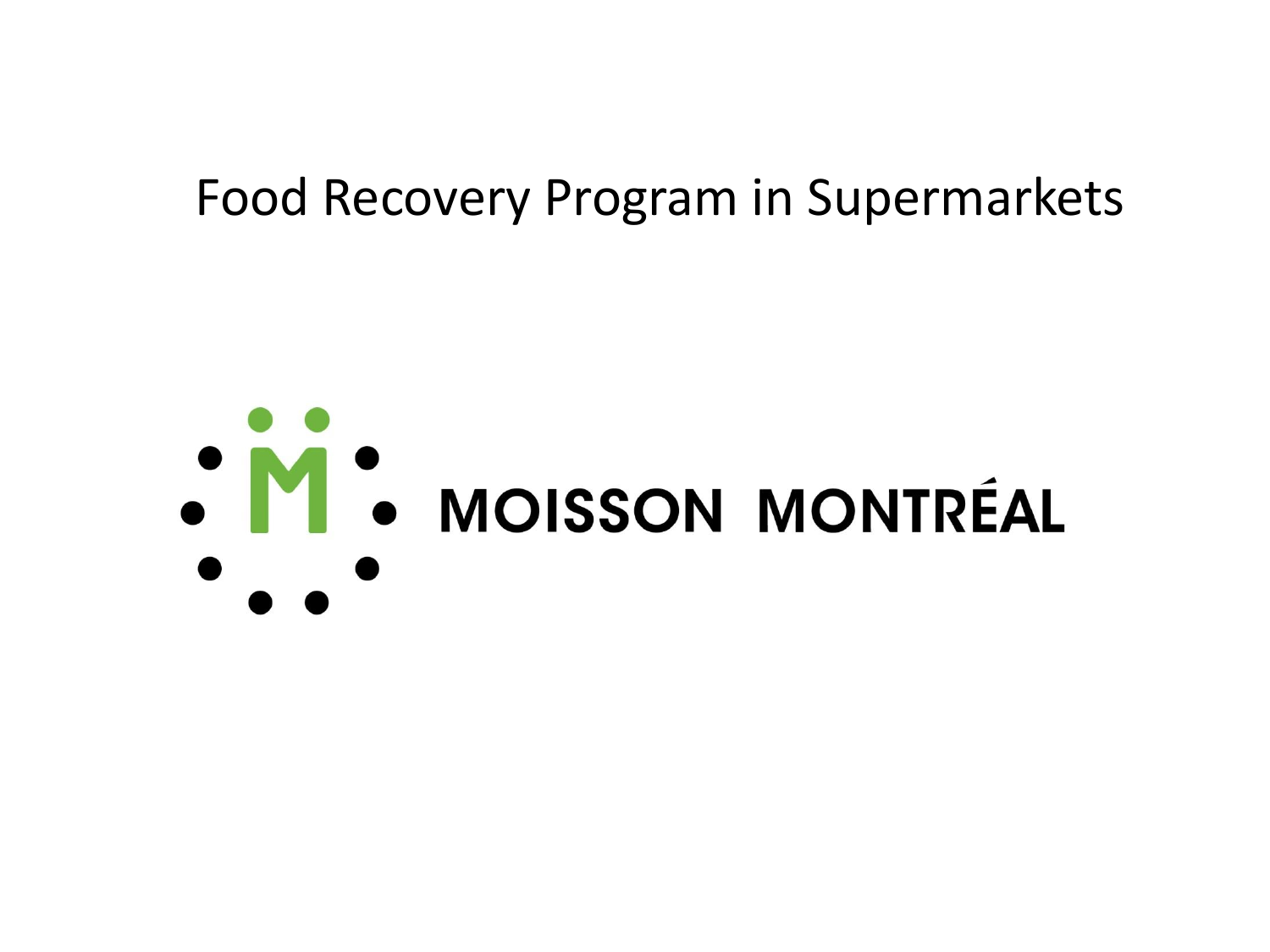# Food Recovery Program in Supermarkets



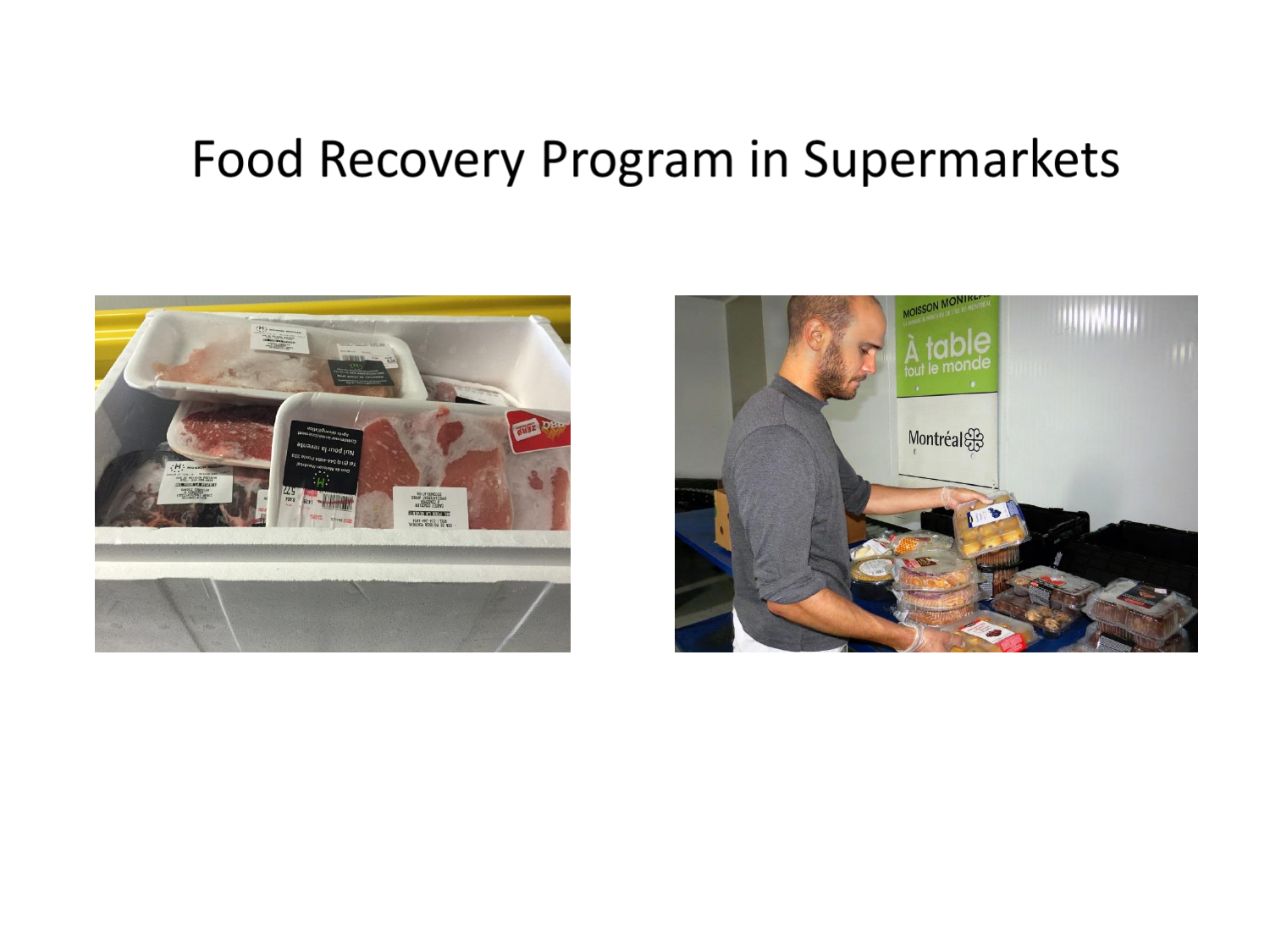### Growth forecasts for all Quebec regions

Our forecasts from March 31<sup>st</sup>, 2015 were surpassed in terms of quantity of recovered foodstuffs.

|                                                           | March 31, 2015<br>(Forecasts exceeded!)  | March 31, 2016 | March 31, 2017 |
|-----------------------------------------------------------|------------------------------------------|----------------|----------------|
| <b>Number of participating supermarkets</b>               | 60 (at this date: 45<br>supermarkets)    | 150            | 210            |
| Kg of recovered meat<br>(evaluated at \$15/kg)            | 125,500 kg<br>(at this date: 130 000 kg) | 500,000 kg     | 850,000 kg     |
| Kg of other recovered foodstuffs<br>(evaluated at \$4/kg) | 312,400 kg<br>(at this date: 370 000 kg) | 1.2 M kg       | 2.2 M kg       |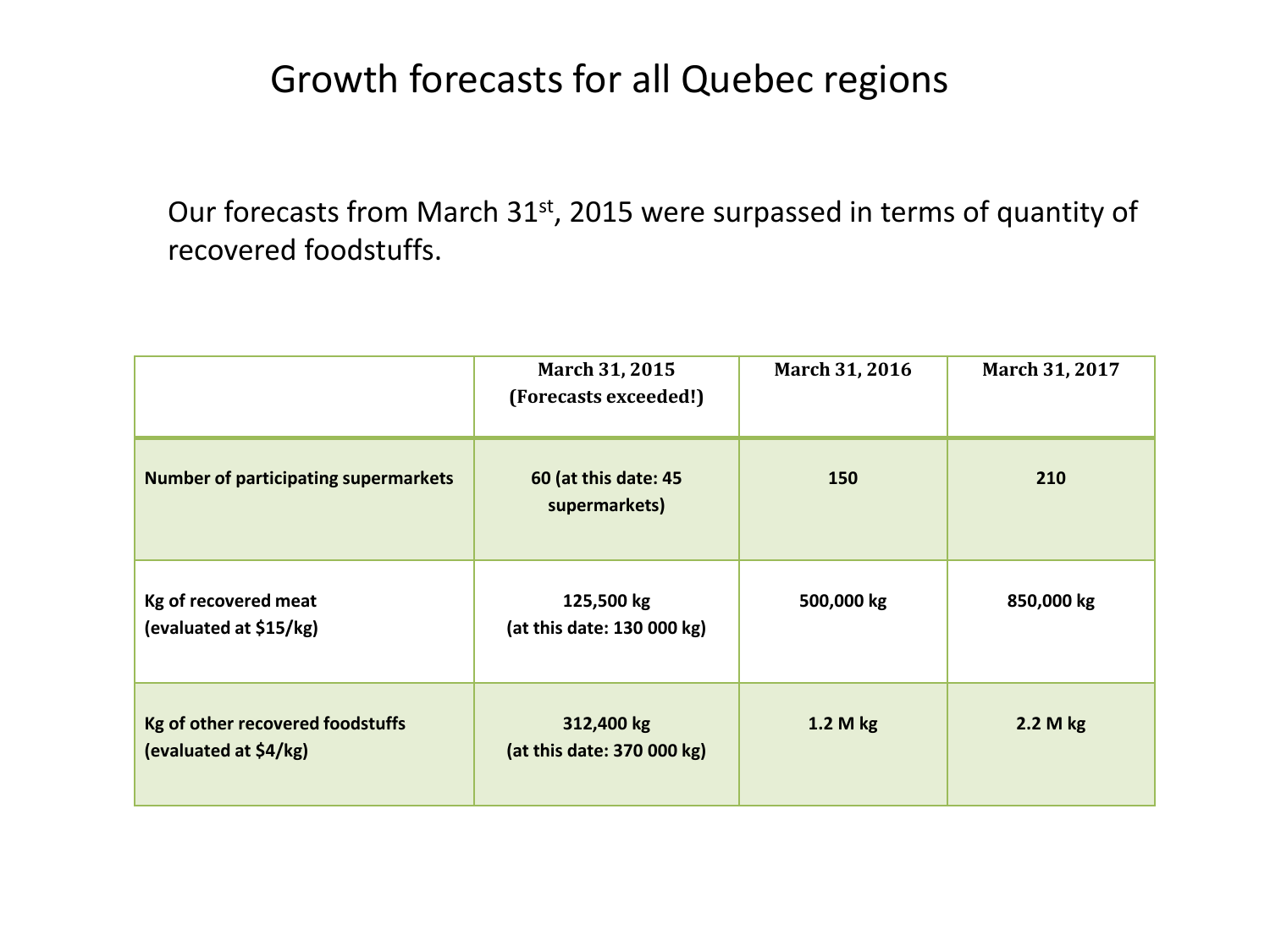What supermarkets are involved?

Metro chain :





Loblaw chain:





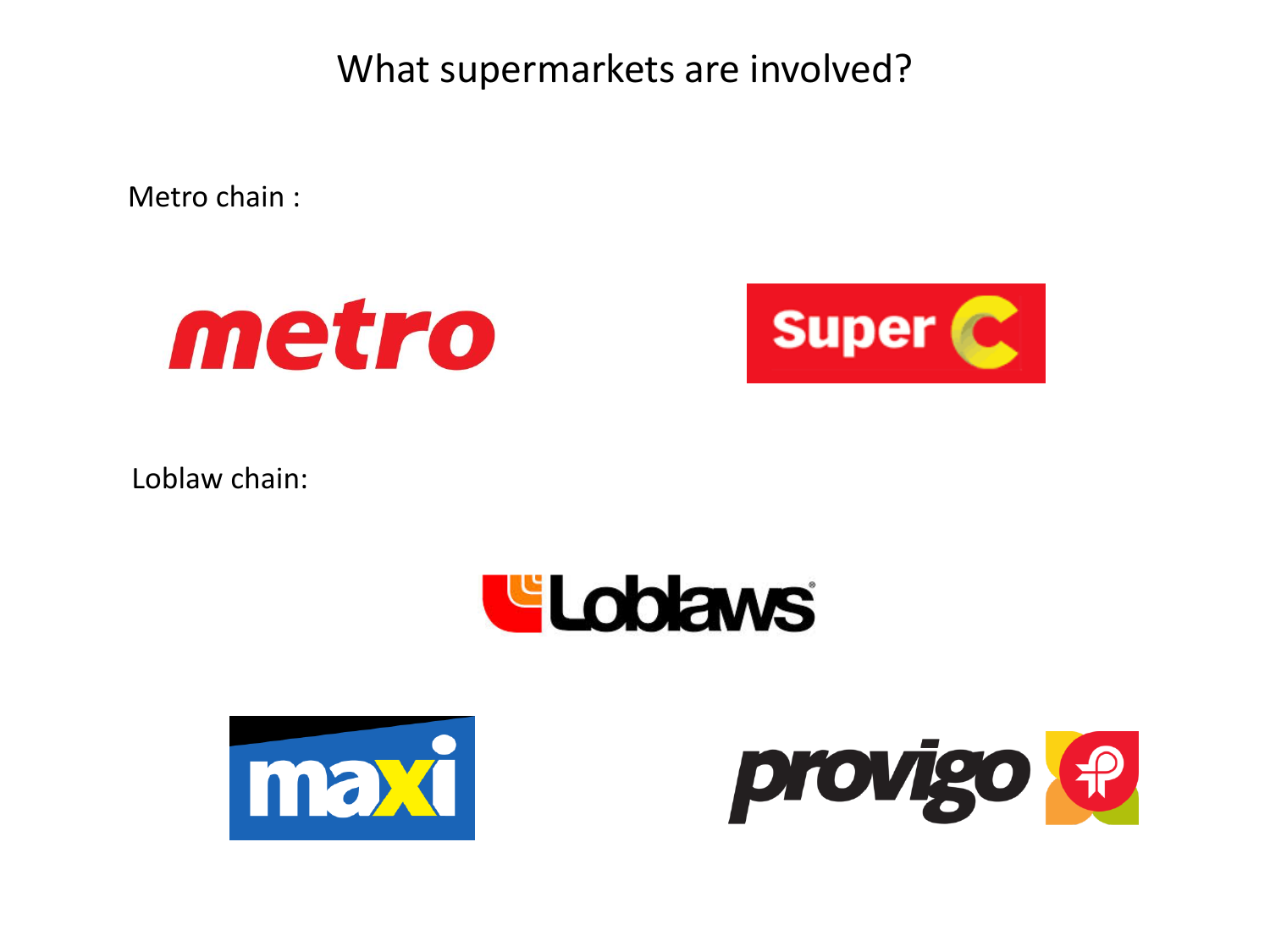### How many members are part of the FRPS?

In total, three Moisson members and one associated member from Food Banks Canada recover foodstuffs from participating chains:

- 1. Moisson Montréal
- 2. Moisson Rive-Sud
- 3. Moisson Québec
- 4. Comptoir alimentaire de Sept-Iles (CASI)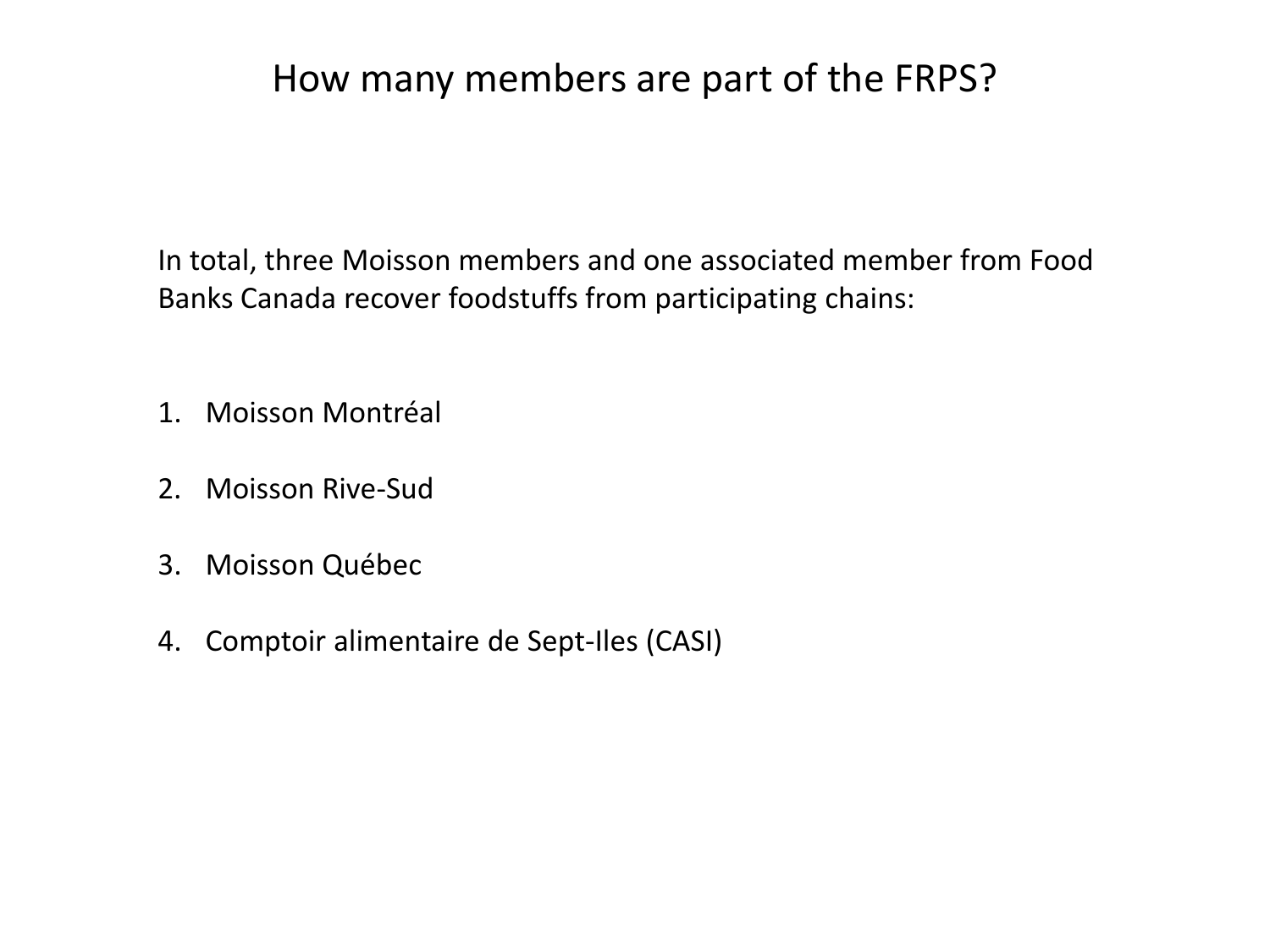## What is the impact on the community?

In October 2015 :

- Meals served in one week: 54 960
- Persons helped during the month: 34 335

In March 2015 :

- Meals served in one week: 52 500
- Persons helped during the month: 32 500

The Food recovery program in supermarkets indirectly helps reduce health risks by offering more healthy and varied food options.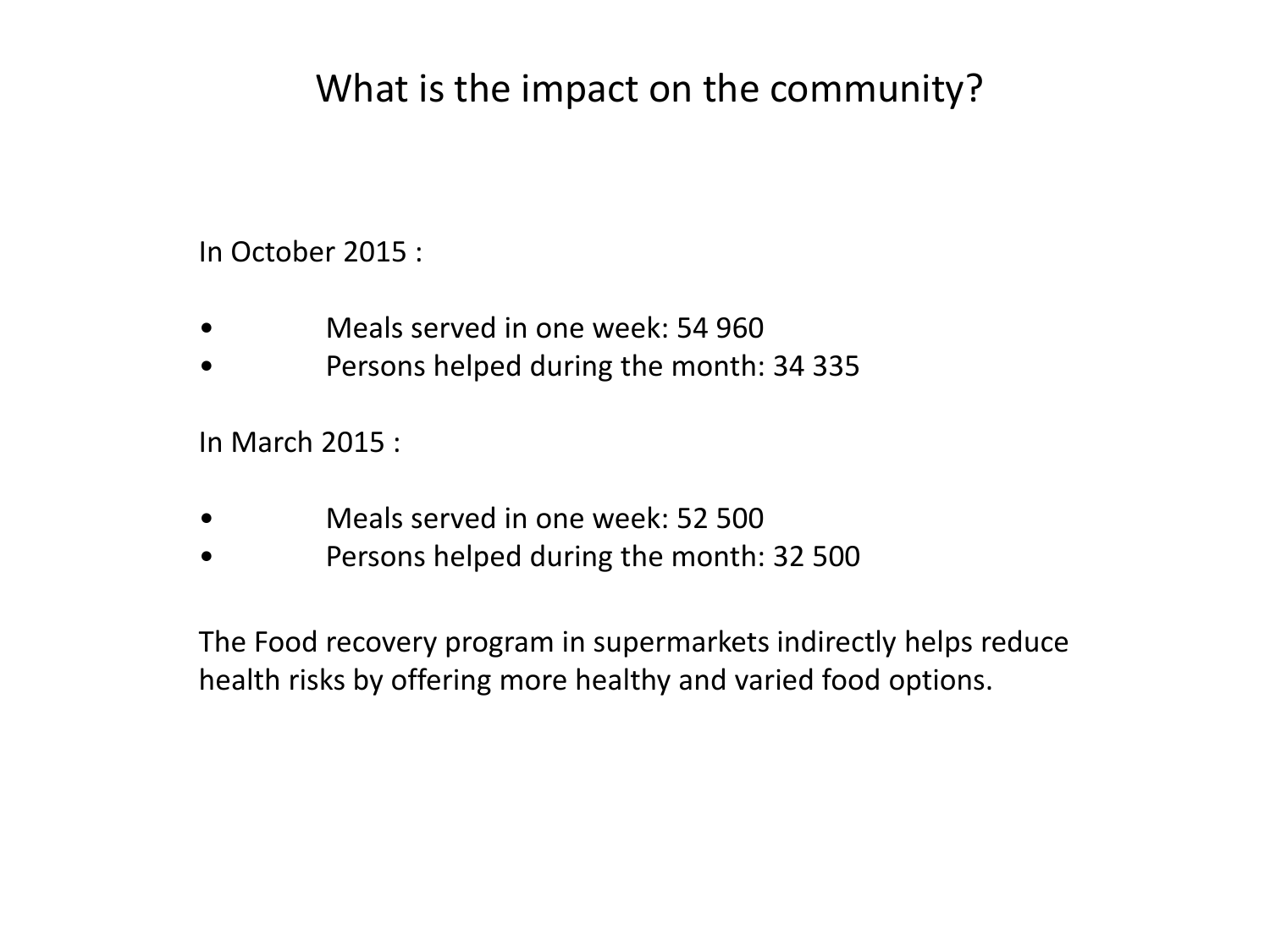## Social impact on community organizations

| <b>Type of organization</b>                      | Approx. number of meals distributed every week that<br>contain meat |  |  |
|--------------------------------------------------|---------------------------------------------------------------------|--|--|
| Organizations supporting families and children   | 1 3 8 5                                                             |  |  |
| Organizations supporting the ageing population   | 1 3 6 5                                                             |  |  |
| <b>Women's shelters</b>                          | 1475                                                                |  |  |
| <b>Homeless shelters</b>                         | 25 9 10                                                             |  |  |
| Organizations supporting those with a low-income | 24825                                                               |  |  |
| <b>TOTAL</b>                                     | 54 960                                                              |  |  |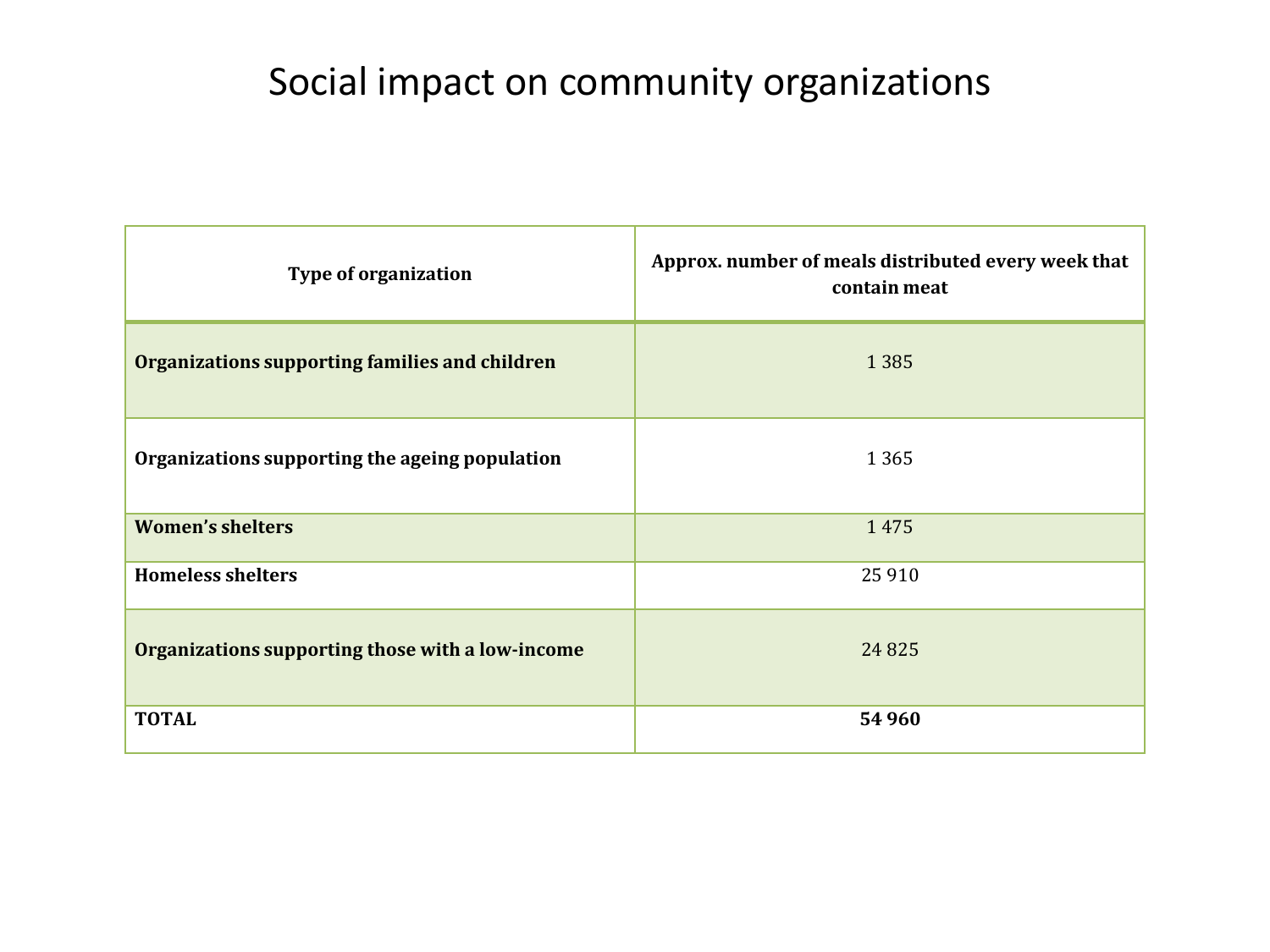## 5 implementation stages of the FRPS

#### **1. Preparation stage – 2 to 3 months**

Visit the Moisson member's facilities for an evaluation. Determine which elements must be updated in order to meet the criteria, human resources needs and materials required to ensure traceability of food items. Update Moisson member's facilities. Find funding, as required.

#### **2. Training for supermarkets – 2 weeks**

Introduce the FRPS to department managers and the store manager (why the program exists, what is food waste, who is Moisson Montréal, etc.). Teach recovery procedures.

#### **3. Pilot project – 3 to 6 months**

Launch recovery program with 2-3 supermarkets over a period of a few months to ensure that recovery methods and traceability measures are operating well on the small scale.

#### **4. Deployment**

Gradually add remaining Moisson member supermarkets in the region (including training of remaining supermarkets and modifying the route to integrate new stores). Progressively integrate community organizations.

#### **5. Follow-up**

Provide guidance, if circumstances require, and answer questions.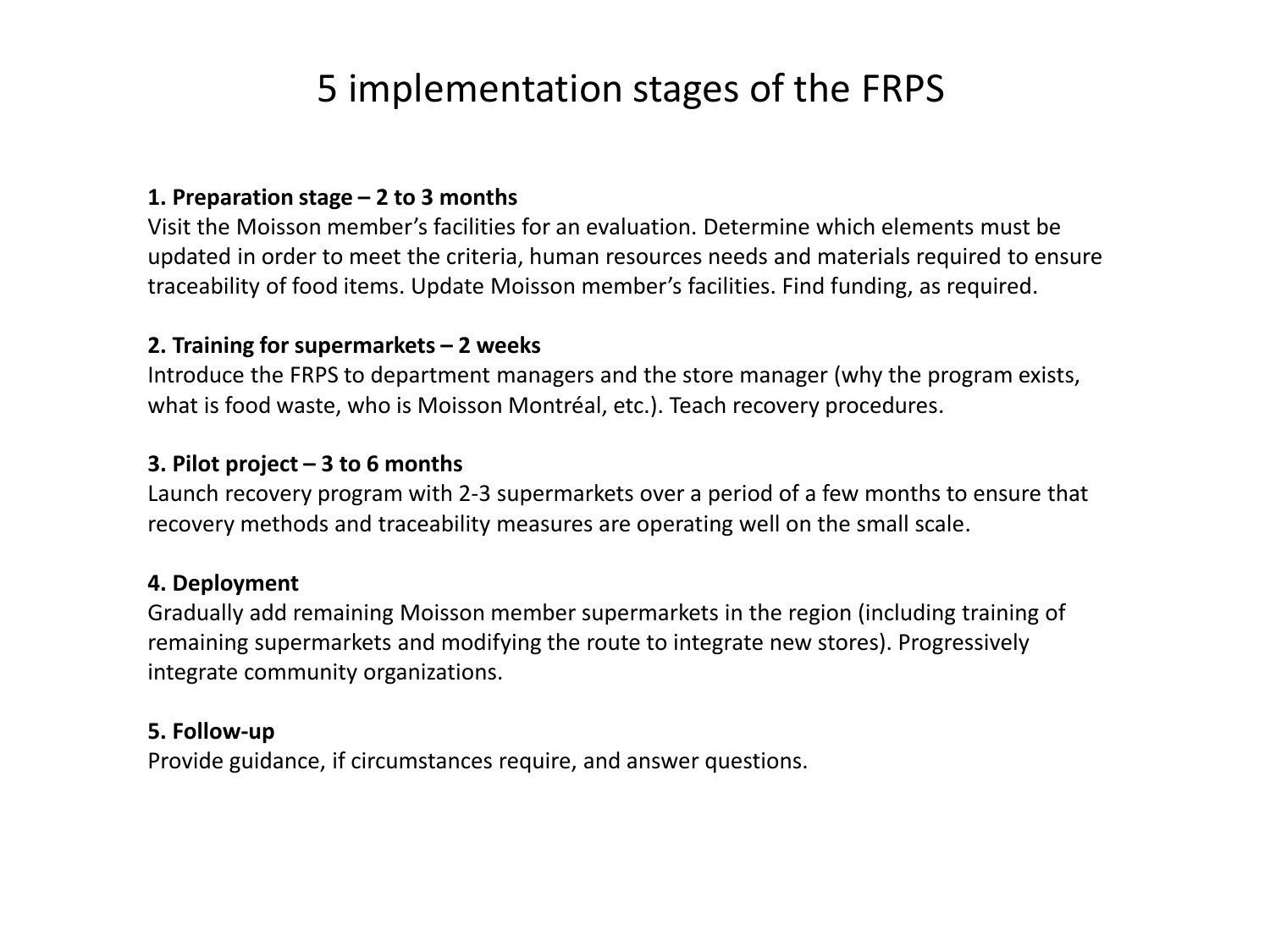### FRPS results as of June 30, 2015 across the province of Quebec:

| Category                     | <b>Since October 2013</b><br>(start of FRPS) | 2 <sup>nd</sup> quarter 2015-<br>2016 $(1st April to 30)$<br>September 2015 | Year 2014-2015 | Year 2013-2014  |
|------------------------------|----------------------------------------------|-----------------------------------------------------------------------------|----------------|-----------------|
| <b>Meat</b>                  | 370 000 kg                                   | 240 000 kg                                                                  | 117 000 kg     | 13 000 kg       |
| <b>Baked Goods</b>           | 186 000 kg                                   | 79 000 kg                                                                   | 100 000 kg     | 6 500 kg        |
| <b>Other Products</b>        | 165 000 kg                                   | 95 000 kg                                                                   | 19 000 kg      | 42 000 kg       |
| <b>Frozen Products</b>       | 73 000 kg                                    | 46 000 kg                                                                   | 26 000 kg      | 0 <sub>kg</sub> |
| <b>Fruits and vegetables</b> | 61 000 kg                                    | 14 000 kg                                                                   | 31 500 kg      | 15 000 kg       |
| <b>TOTAL</b>                 | 855 000 kg                                   | 474 000 kg                                                                  | 293 500 kg     | 76.5 kg         |